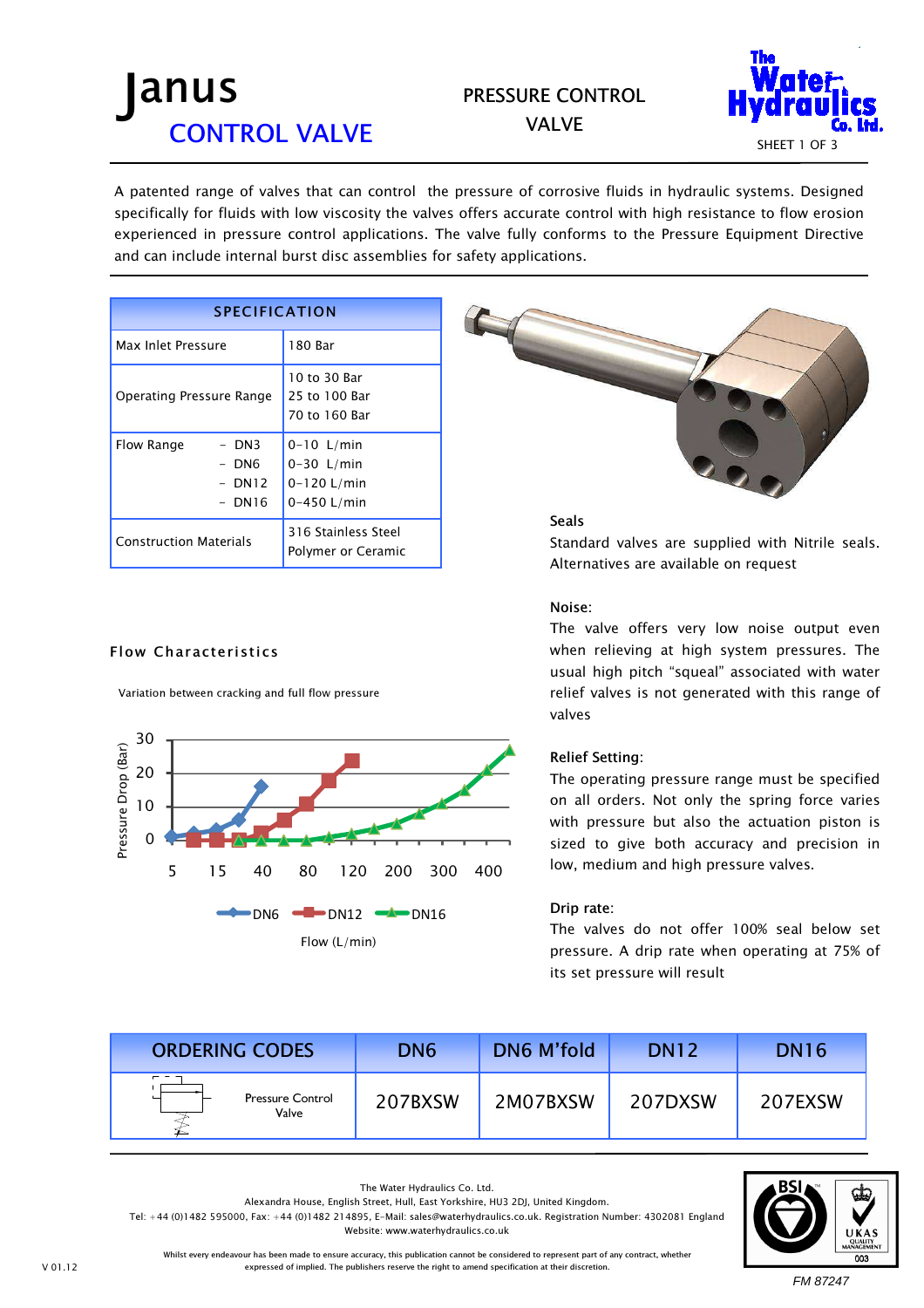## PRESSURE CONTROL VALVE







Maximum flow on the stand alone DN6 relief valve 30l/min



Whilst every endeavour has been made to ensure accuracy, this publication cannot be considered to represent part of any contract, whether expressed of implied. The publishers reserve the right to amend specification at their discretion.

The Water Hydraulics Co. Ltd. Alexandra House, English Street, Hull, East Yorkshire, HU3 2DJ, United Kingdom.

Website: www.waterhydraulics.co.uk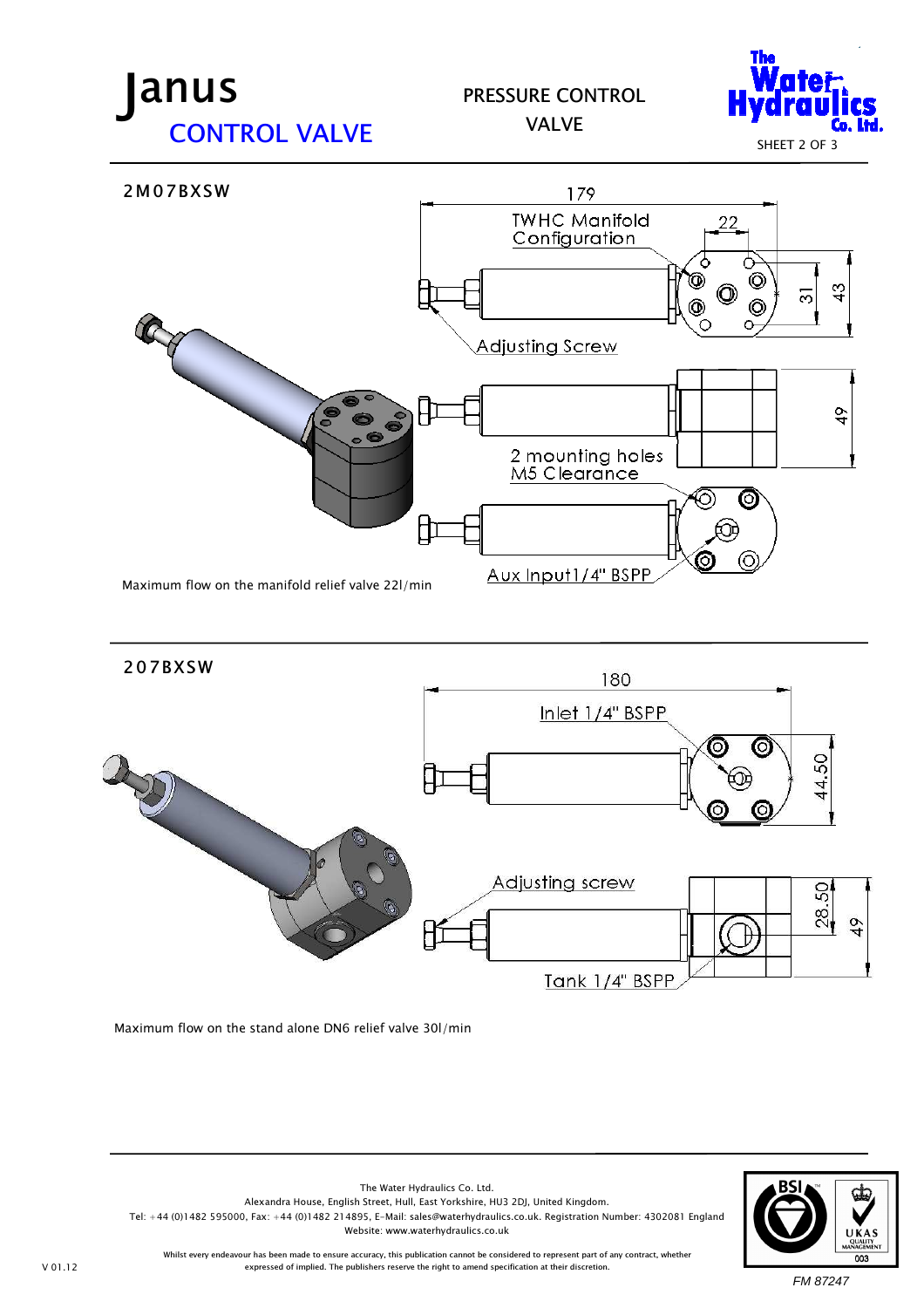PRESSURE CONTROL





207DXSW



The pressure control valves are not "Safety Accessories" as defined in the Pressure Equipment Directive 97/23/EC.



Whilst every endeavour has been made to ensure accuracy, this publication cannot be considered to represent part of any contract, whether expressed of implied. The publishers reserve the right to amend specification at their discretion.

The Water Hydraulics Co. Ltd. Alexandra House, English Street, Hull, East Yorkshire, HU3 2DJ, United Kingdom. Tel: +44 (0)1482 595000, Fax: +44 (0)1482 214895, E-Mail: sales@waterhydraulics.co.uk. Registration Number: 4302081 England Website: www.waterhydraulics.co.uk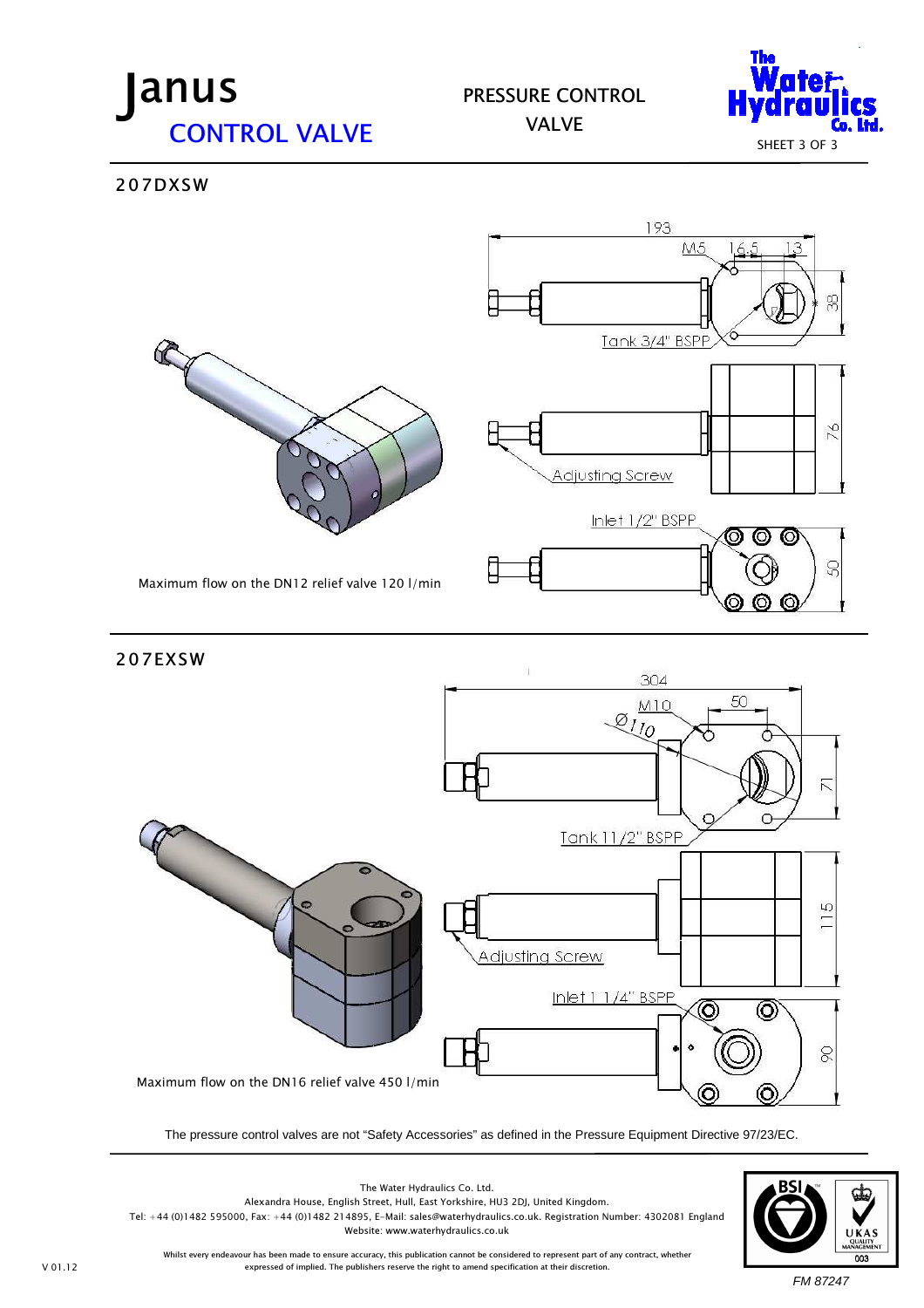## PRESSURE REDUCING VALVE



A patented range of valves designed to control pressure in a hydraulic system using tap water to EU directive 98/83/EC. Designed specifically for fluids with low viscosity the valves offers accurate control with high resistance to flow erosion experienced in pressure control applications.

| <b>SPECIFICATION</b>          |                                                |  |  |
|-------------------------------|------------------------------------------------|--|--|
| Max Inlet Pressure            | 180 Bar                                        |  |  |
| P Out setting Range           | 10 to 30 Bar<br>25 to 100 Bar<br>70 to 160 Bar |  |  |
| Max Flow                      | 30 L/min                                       |  |  |
| <b>Feed Gallery Diameter</b>  | 6 <sub>mm</sub>                                |  |  |
| Porting                       | 1/4" BSP (Parallel)                            |  |  |
| <b>Construction Materials</b> | 316 Stainless Steel<br>Polymer                 |  |  |

## Flow Characteristics





### Function

Designed to protect equipment from high system pressure in multi function circuits.

An example of use is to limit the force of a cylinder when higher system pressure is needed for other functions.

The valve is designed to limit the pressure in the P out port even if there is zero flow demand in this line. This function ensures cylinder force control even under stall or reaching an end stop condition.

The valve restricts the inlet when nearing the control pressure setting and with the same action relieves the service line to tank ensuring only minimal energy is lost from the system.

The pressure can be reduced to a maximum by 70% of the inlet pressure in one stage, e.g. 100 bar system pressure minimum reduced pressure 30 bar

#### Reverse Flow

The valve does not offer a restriction with reverse flow.



The Water Hydraulics Co. Ltd.

Alexandra House, English Street, Hull, East Yorkshire, HU3 2DJ, United Kingdom.

Tel: +44 (0)1482 595000, Fax: +44 (0)1482 214895, E-Mail: sales@waterhydraulics.co.uk. Registration Number: 4302081 England

Website: www.waterhydraulics.co.uk



Whilst every endeavour has been made to ensure accuracy, this publication cannot be considered to represent part of any contract, whether expressed of implied. The publishers reserve the right to amend specification at their discretion.